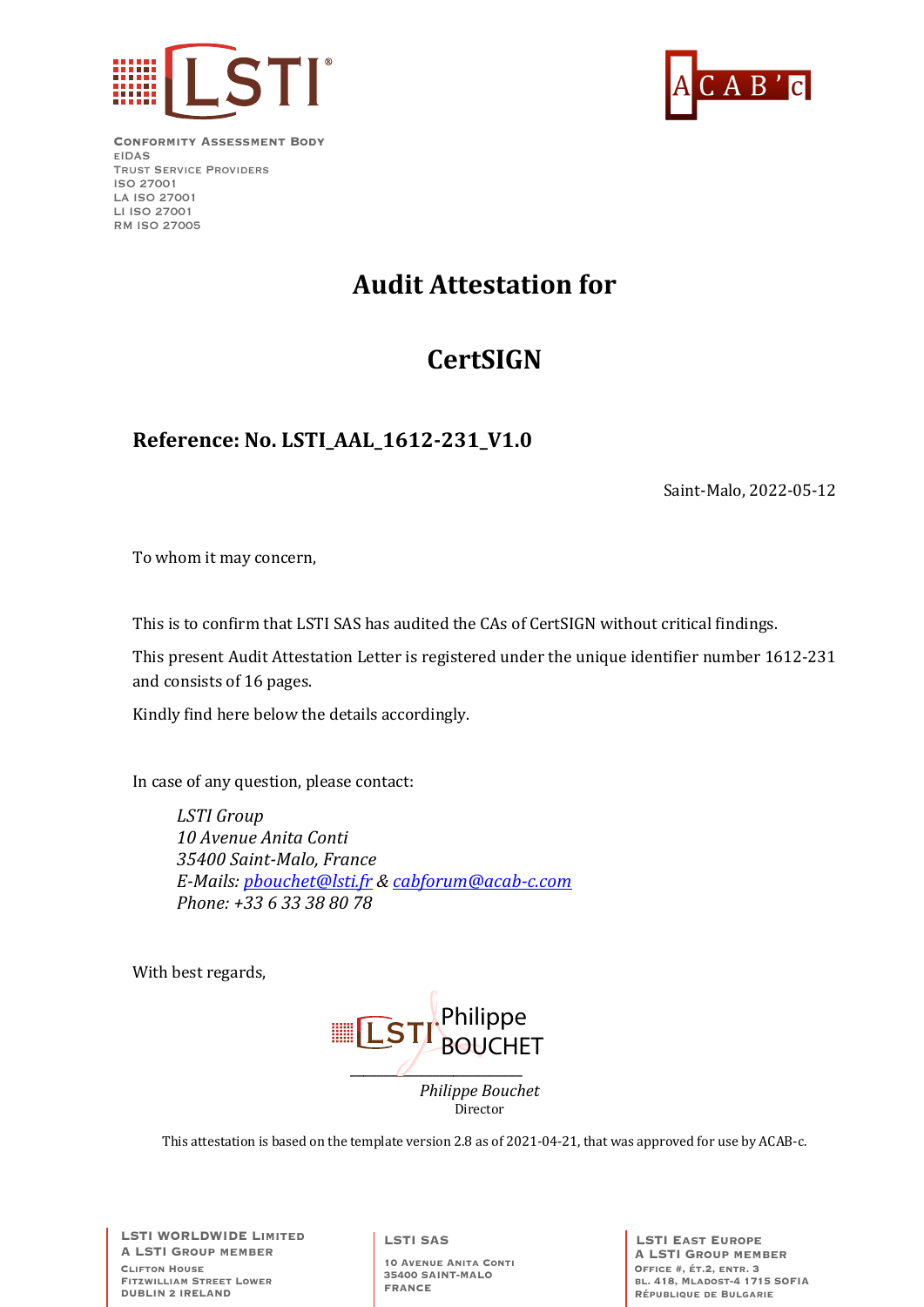

| Identification of the<br>conformity<br>assessment body<br>(CAB) and<br>assessment<br>organization: | LSTI <sup>1</sup> SAS, 10 Avenue Anita Conti, 35400 Saint-Malo - France<br>registered under n°453867863<br>LSTI Worldwide Limited, Clifton House - Fitzwilliam street lower<br>Dublin 2 - Ireland<br>registered under n°582309                                                                                                                                                                                                                                                                                                                                                                                                                                                                                                                                                                                                                                                                                                                                                                                                                                                                                                                                                                              |  |
|----------------------------------------------------------------------------------------------------|-------------------------------------------------------------------------------------------------------------------------------------------------------------------------------------------------------------------------------------------------------------------------------------------------------------------------------------------------------------------------------------------------------------------------------------------------------------------------------------------------------------------------------------------------------------------------------------------------------------------------------------------------------------------------------------------------------------------------------------------------------------------------------------------------------------------------------------------------------------------------------------------------------------------------------------------------------------------------------------------------------------------------------------------------------------------------------------------------------------------------------------------------------------------------------------------------------------|--|
|                                                                                                    | Accredited by COFRAC under registration number 5-0546 in<br>accordance with EN ISO/IEC 17065:2012 and in accordance<br>with the eIDAS EU Regulation art. 3 (18) and the ETSI EN 319<br>403 v2.2.2. Detailed scope at https://www.cofrac.fr/<br>Attestation of accreditation link:<br>https://tools.cofrac.fr/annexes/sect5/5-0546.pdf <sup>2</sup>                                                                                                                                                                                                                                                                                                                                                                                                                                                                                                                                                                                                                                                                                                                                                                                                                                                          |  |
|                                                                                                    | <b>COFRAC</b><br>52 Rue Jacques Hillairet<br>75012 Paris<br><b>FRANCE</b><br>Phone: +33 144688220<br>$\bullet$                                                                                                                                                                                                                                                                                                                                                                                                                                                                                                                                                                                                                                                                                                                                                                                                                                                                                                                                                                                                                                                                                              |  |
| Identification and<br>qualification of the<br>audit team:                                          | Number of team members: 2<br>$\bullet$<br>Academic qualifications of team members:<br>٠<br>All team members have formal academic qualifications or<br>professional training or extensive experience indicating general<br>capability to carry out audits based on the knowledge given<br>below and at least four years full time practical workplace<br>experience in information technology, of which at least two years<br>have been in a role or function relating to relevant trust services,<br>public key infrastructure, information security including risk<br>assessment/management, network security and physical<br>security.<br>Additional competences of team members:<br>All team members have knowledge of<br>1) audit principles, practices and techniques in the field of<br>CA/TSP audits gained in a training course of at least five days;<br>2) the issues related to various areas of trust services, public key<br>infrastructure, information security including risk<br>assessment/management, network security and physical<br>security;<br>3) the applicable standards, publicly available specifications and<br>regulatory requirements for CA/TSPs and other relevant publicly |  |

<sup>1</sup> in the following termed shortly "CAB"

 $2\,$  URL to the accreditation certificate hosted by the national accreditation body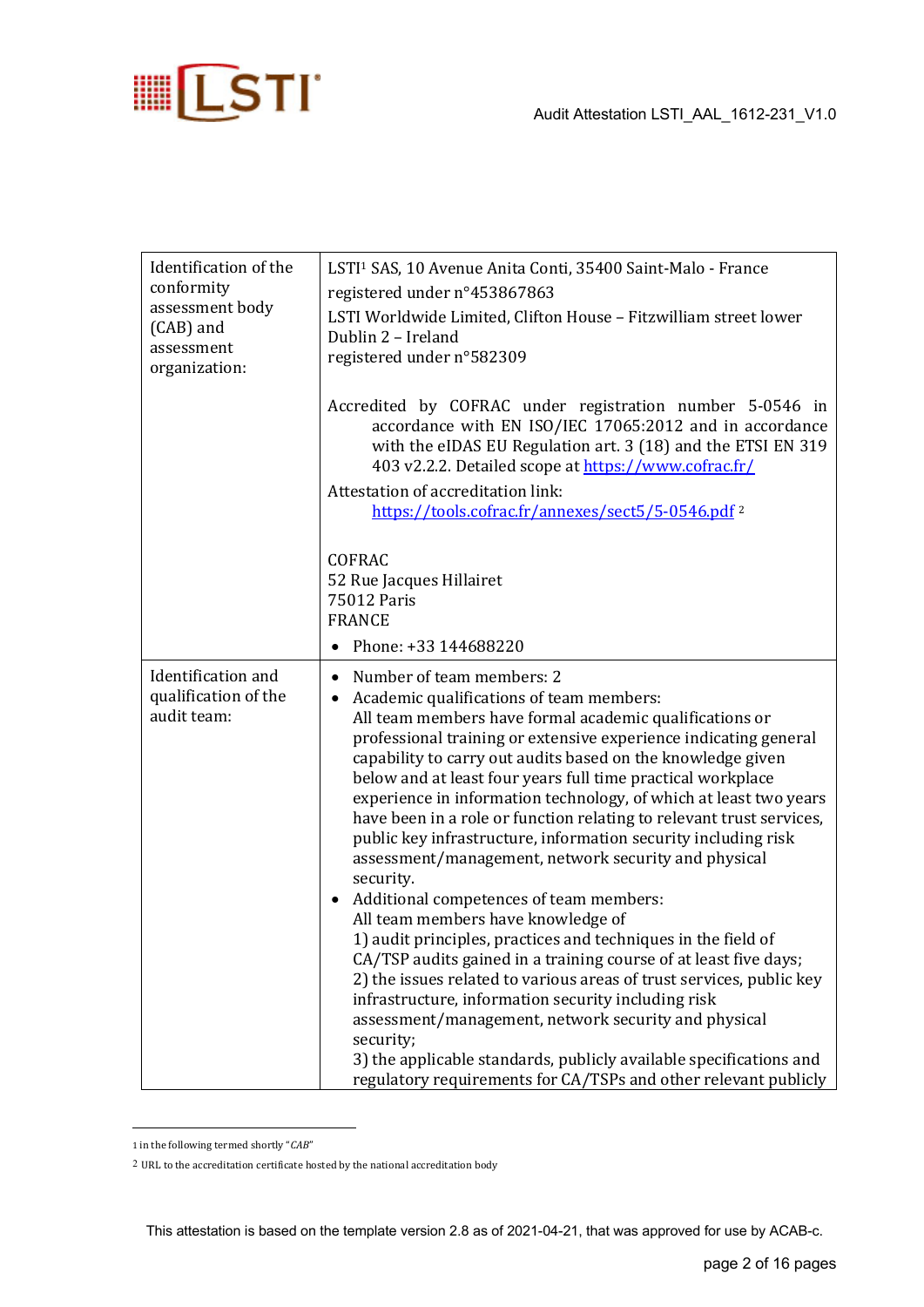

| available specifications including standards for IT product       |
|-------------------------------------------------------------------|
| evaluation; and                                                   |
| 4) the Conformity Assessment Body's processes.                    |
| Furthermore, all team members have language skills appropriate    |
| for all organizational levels within the CA/TSP organization;     |
| note-taking, report-writing, presentation, and interviewing       |
| skills; and relevant personal attributes: objective, mature,      |
| discerning, analytical, persistent and realistic.                 |
| • Professional training of team members:                          |
| See "Additional competences of team members" above. Apart         |
|                                                                   |
| from that are all team members trained to demonstrate adequate    |
| competence in:                                                    |
| a) knowledge of the CA/TSP standards and other relevant           |
| publicly available specifications;                                |
| b) understanding functioning of trust services and information    |
| security including network security issues;                       |
| c) understanding of risk assessment and risk management from      |
| the business perspective;                                         |
| d) technical knowledge of the activity to be audited;             |
| e) general knowledge of regulatory requirements relevant to       |
| TSPs; and                                                         |
| f) knowledge of security policies and controls.                   |
| Types of professional experience and practical audit experience:  |
| The CAB ensures, that its personnel performing audits maintains   |
| competence on the basis of appropriate education, training or     |
| experience; that all relevant experience is current and prior to  |
| assuming responsibility for performing as an auditor, the         |
|                                                                   |
| candidate has gained experience in the entire process of CA/TSP   |
| auditing. This experience shall have been gained by participating |
| under supervision of lead auditors in a minimum of four TSP       |
| audits for a total of at least 20 days, including documentation   |
| review, on-site audit and audit reporting.                        |
| • Additional qualification and experience Lead Auditor:           |
| On top of what is required for team members (see above), the      |
| <b>Lead Auditor</b>                                               |
| has acted as auditor in at least three complete TSP audits;<br>a) |
| b) has adequate knowledge and attributes to manage the audit      |
| process; and                                                      |
| c) has the competence to communicate effectively, both orally     |
| and in writing.                                                   |
| Special skills or qualifications employed throughout audit:       |
| none.                                                             |
|                                                                   |
| Special Credentials, Designations, or Certifications:             |
| All members are qualified and registered assessors within the     |
| accredited CAB. Auditors code of conduct incl. independence       |
| statement:                                                        |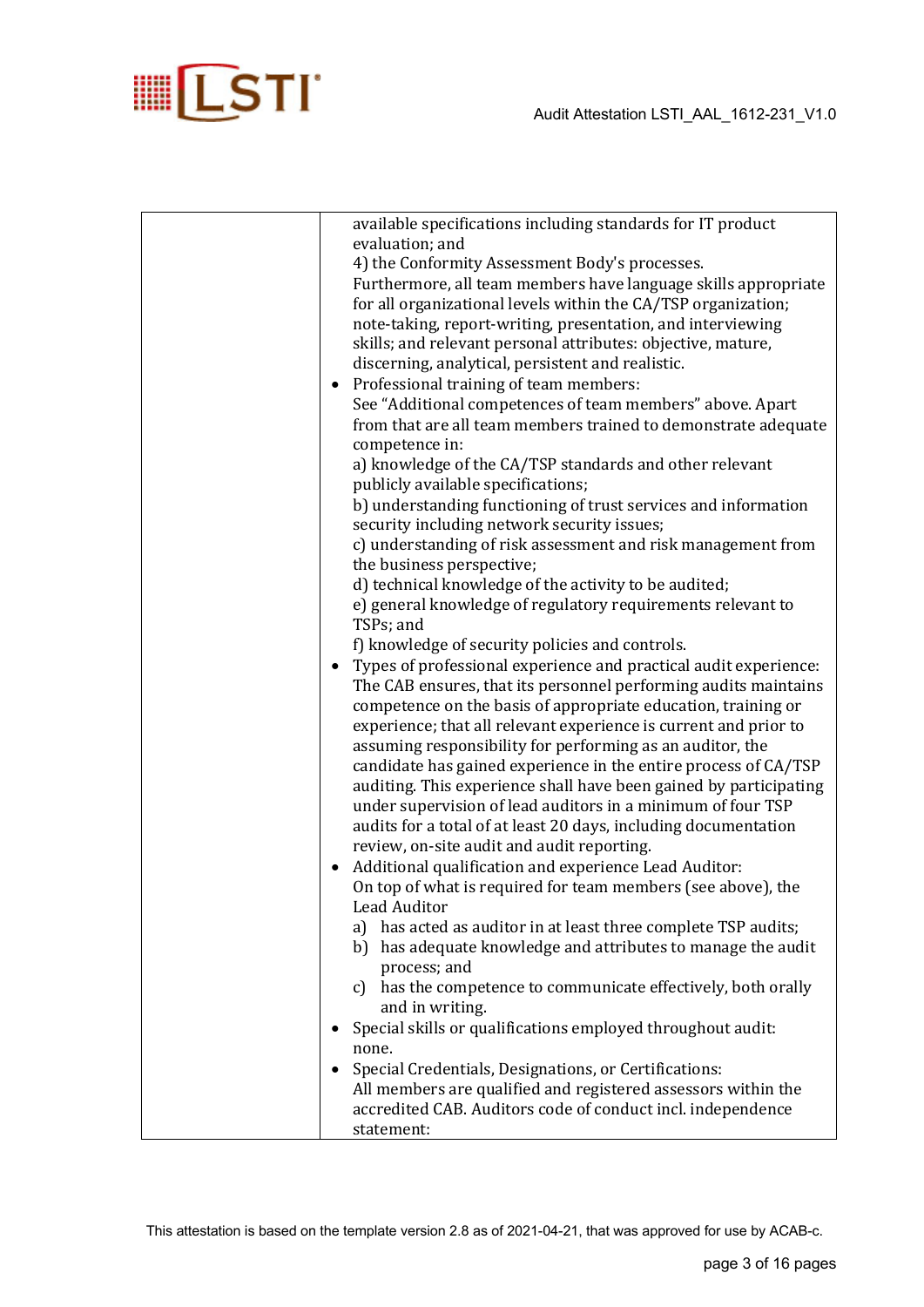

|                                                                                                   | Code of Conduct as of Annex A, ETSI EN 319 403 or ETSI EN 319<br>403-1 respectively.                                                                                                                                                                                        |
|---------------------------------------------------------------------------------------------------|-----------------------------------------------------------------------------------------------------------------------------------------------------------------------------------------------------------------------------------------------------------------------------|
| Identification and<br>qualification of the<br>reviewer performing<br>audit quality<br>management: | Number of Reviewers/Audit Quality Managers involved<br>$\bullet$<br>independent from the audit team: 1<br>• The reviewer fulfils the requirements as described for the Audit<br>Team Members above and has acted as an auditor in at least<br>three complete CA/TSP audits. |
|                                                                                                   |                                                                                                                                                                                                                                                                             |
| Identification of the<br>trust service provider<br>$(TSP)$ :                                      | CertSIGN S.A.<br>AFI Tech Park 1, Bulevardul Tudor Vladimirescu 29A, Bucharest<br>Registered in Romania under number J40/484/2006                                                                                                                                           |

| Audit Period covered<br>for all policies: | 2021-02-14 to 2022-02-13                                                        |
|-------------------------------------------|---------------------------------------------------------------------------------|
| Audit dates:                              | 2022-02-15 to 2022-02-18                                                        |
| Audit Location:                           | CA/RA - AFI Tech Park 1, Bulevardul Tudor Vladimirescu 29A,<br><b>Bucharest</b> |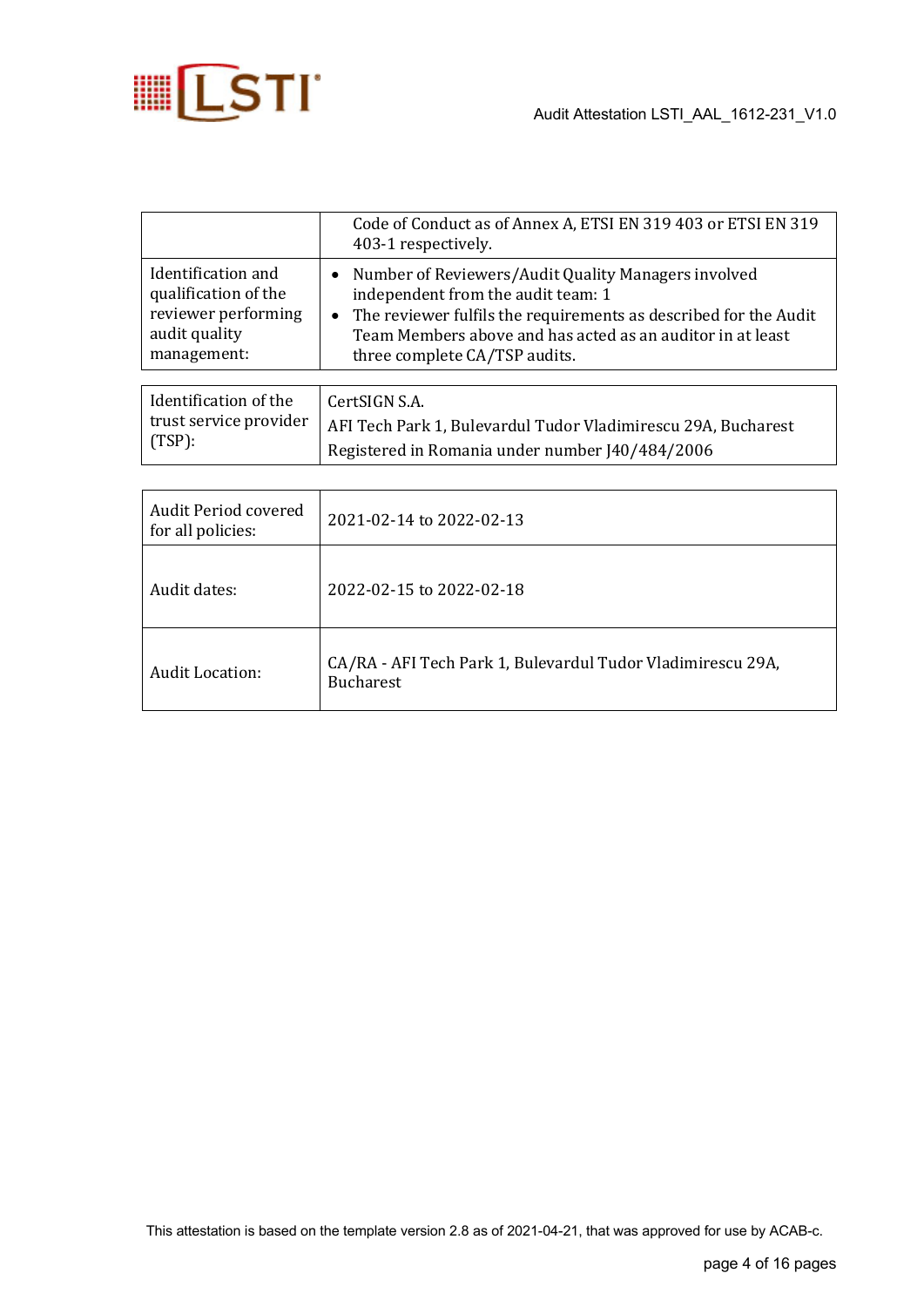

| Identification of the<br>audited Root-CA: | certSIGN ROOT CA G2          |                                                                                  |
|-------------------------------------------|------------------------------|----------------------------------------------------------------------------------|
|                                           | Distinguished Name           | $OU = certSIGN ROOT CA G2$<br>$O = CERTSIGN SA$<br>$C = RO$                      |
|                                           | SHA-256 fingerprint          | 657CFE2FA73FAA38462571F332A2363A46FCE7020951710702CDFBB6EEDA3305                 |
|                                           | Certificate Serial<br>number | 110034B64EC6362D36                                                               |
|                                           | Applied policy               | ETSI EN 319 411-1 V1.2.2, all policies<br>ETSI EN 319 411-2 V2.2.2, all policies |

| Identification of the<br>audited Sub-CA: | certSIGN Public CA           |                                                                                             |
|------------------------------------------|------------------------------|---------------------------------------------------------------------------------------------|
|                                          | Distinguished Name           | $2.5.4.97 = VATRO-18288250$<br>$CN = certSIGN$ Public $CA$<br>$O = CERTSIGN SA$<br>$C = RO$ |
|                                          | SHA-256 fingerprint          | 9917BFD853738985E46C920419410E966C316982769E71817E27D0384BBE3679                            |
|                                          | Certificate Serial<br>number | 1001660345DD0680E322                                                                        |
|                                          | Applied policy               | ETSI EN 319 411-1 V1.2.2; LCP                                                               |

Identification of the audited Sub-CA: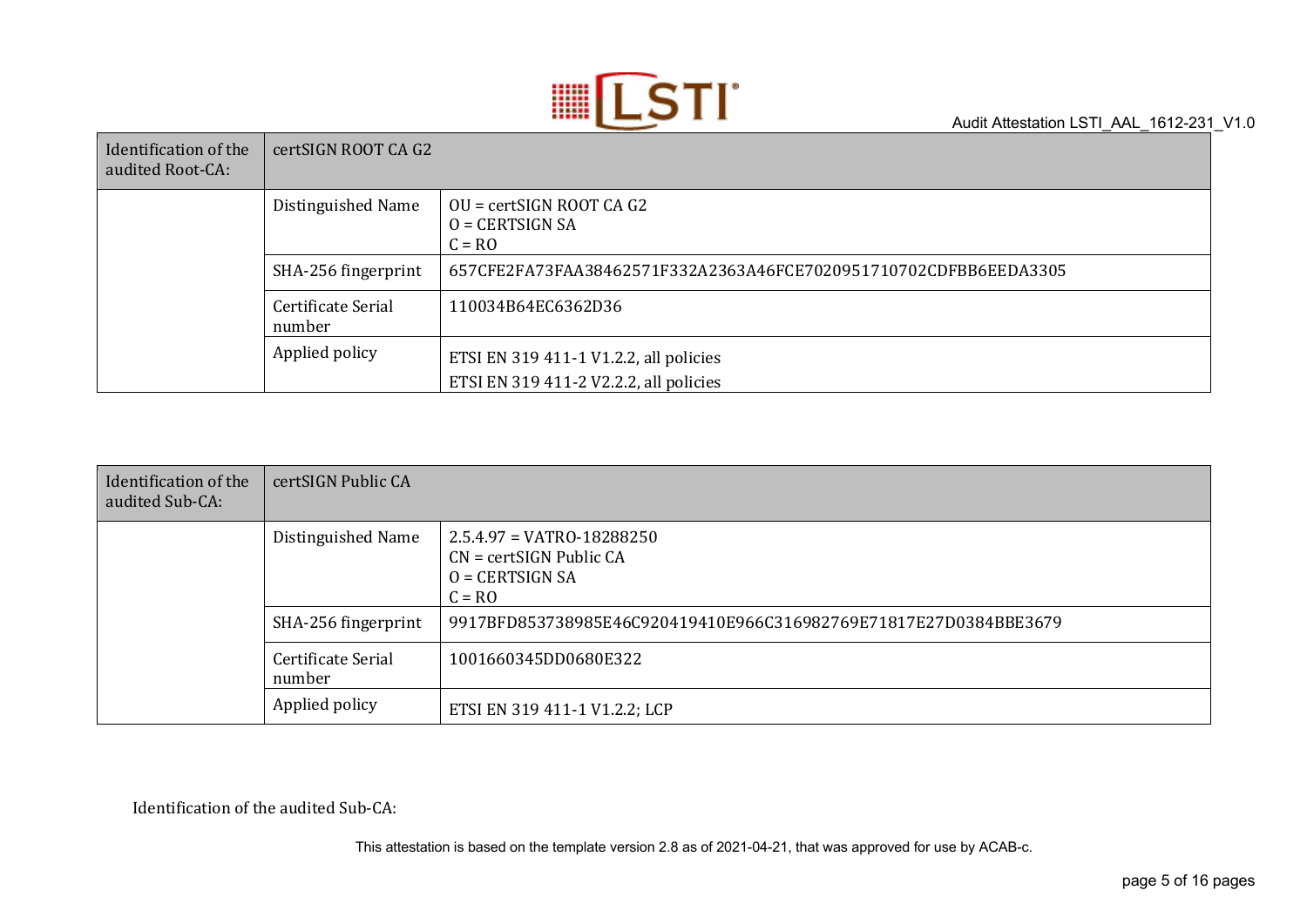

certSIGN Qualified CA

| Identification of the<br>audited Sub-CA: | certSIGN Qualified CA        |                                                                                                  |
|------------------------------------------|------------------------------|--------------------------------------------------------------------------------------------------|
|                                          | Distinguished Name           | $2.5.4.97 = VATRO - 18288250$<br>$CN = certSIGN$ Qualified $CA$<br>$O = CERTSIGN SA$<br>$C = RO$ |
|                                          | SHA-256 fingerprint          | C670C79BF277AF7E7B34A6AA4FA304441833C6BD01A70A7E9B7A2D94C1C1F926                                 |
|                                          | Certificate Serial<br>number | 1002A980FB5F4585DD08                                                                             |
|                                          | Applied policy               | ETSI EN 319 411-1 V1.2.2; NCP+<br>ETSI EN 319 411-2 V2.2.2; QCP-N, QCP-L, QCP-N-QSCD, QCP-L-QSCD |

| Identification of the<br>audited Sub-CA: | certSIGN Web CA              |                                                                                          |
|------------------------------------------|------------------------------|------------------------------------------------------------------------------------------|
|                                          | Distinguished Name           | $2.5.4.97 = VATRO-18288250$<br>$CN = certSIGN$ Web $CA$<br>$O = CERTSIGN SA$<br>$C = RO$ |
|                                          | SHA-256 fingerprint          | F114469FB80778133A1F70E4D8338EDAB97DD42CEB8ECC01CAFB70D6B87DF11E                         |
|                                          | Certificate Serial<br>number | 10034B8E66F50920F6C5                                                                     |
|                                          | Applied policy               | ETSI EN 319 411-1 V1.2.2; NCP+, OVCP, EVCP<br>ETSI EN 319 411-2 V2.2.2; QCP-W            |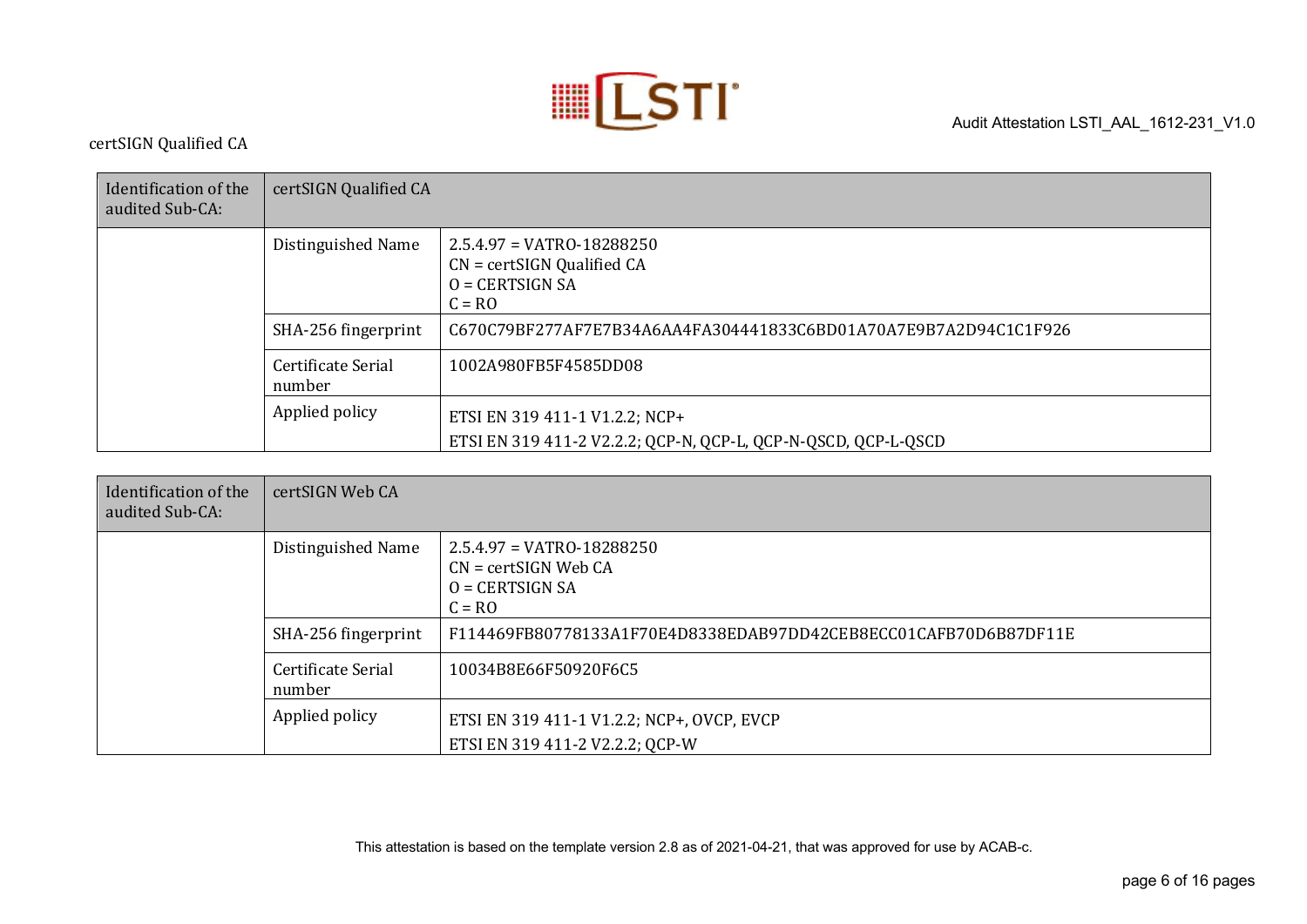

The audit was performed as full 10 days in total including 7 days on site at the TSP's location in Bucharest Romania. It took place from 2022-02-15 until 2022-02-18 and covered the period from 2021-02-14 until 2022-02-13. The audit was performed according to the European Standards "ETSI EN 319 411-2, V2.2.2 (2018-04)", "ETSI EN 319 411-1, V1.2.2 (2018-04)" and "ETSI EN 319 401, V2.3.1 (2018-04)" as well as CA Browser Forum Requirements "EV SSL Certificate Guidelines, version 1.7.8" and "Baseline Requirements, version 1.8.1" considering the requirements of the "ETSI EN 319 403-1 V2.3.1 (2020-06)" and "ETSI TS 119 403-2 V1.2.4 (2020-11)" for the Trust Service Provider Conformity Assessment.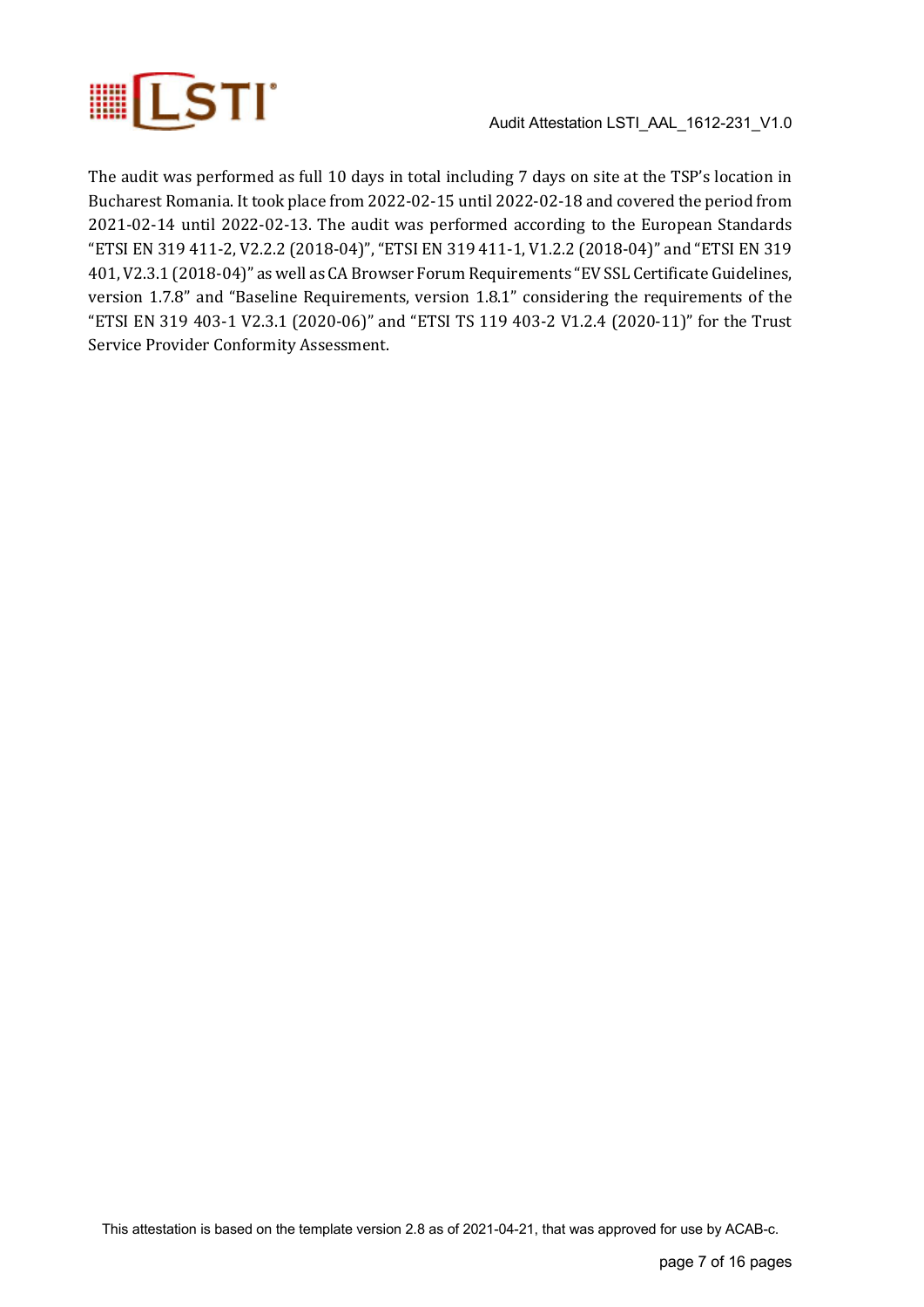

The full annual audit was based on the following policy and practice statement documents of the TSP:

Certification Practice Statement CERTSIGN ROOT CA G2, Version 2.20, Date: 31 January, 2022 Certification Practice Statement certSIGN QUALIFIED CA, Version 2.32, Date: January 31, 2022 Certification Practice Statement, certSIGN PUBLIC CA, Version2.17, Date: January 31, 2022 Certification Practice Statement, certSIGN Web CA for Qualified Website Authentication Certificates, Version 1.21, Date: January 31, 2022

Certification Practice Statement, certSIGN WebCA for OV SSL, Version1.18, Date: January 31, 2022

PKI Disclosure Statement for certSIGN ROOT CA G2 Hierarchy Version 2.20 Date: January 31, 2022

TERMS AND CONDITIONS regarding the provision of certification services for Website Authentication - QCW, Version 1.4 dated 22.03.2019

TERMS AND CONDITIONS regarding the provision of certification services for Website Authentication - OV SSL, Version 2.2 dated 22.03.2019

TERMS AND CONDITIONS regarding the provision of certification services for Website Authentication - QWAC, v1.5 July 31, 2020

TERMS AND CONDITIONS regarding the provision of certification services for qualified certificates according to Regulation (EU) No. 910/2014, Version 1.3 29.05.2020 (Sign QSCD Remote)

TERMS AND CONDITIONS regarding the provision of certification services for qualified certificates according to Regulation  $(EU)$  No. 910/2014, v1.1 jan. 2021 (Seal QSCD Remote) TERMS AND CONDITIONS regarding the provision of certification services for qualified certificates according to Regulation  $(EU)$  No. 910/2014, v1.2 jan.2021 (Seal QSCD DPSD2) TERMS AND CONDITIONS regarding the provision of certification services for qualified certificates according to Regulation (EU) No. 910/2014, Version 3.2 dated 25.05.2020 (Sign QSCD)

TERMS AND CONDITIONS regarding the provision of certification services for qualified certificates according to Regulation (EU) No. 910/2014, Version:  $1.0 - 7$  Jan.2021 (Sign QSCD) TERMS AND CONDITIONS regarding the provision of certification services for qualified certificates according to Regulation  $(EU)$  No. 910/2014, v3.2 ian.2021 (Seal QSCD) TERMS AND CONDITIONS regarding the provision of certification services for qualified certificates according to Regulation (EU) No. 910/2014, v1.1 jan.2021 (Sign no QSCD) TERMS AND CONDITIONS regarding the provision of certification services for qualified certificates according to Regulation (EU) No.  $910/2014$ , v1.1 Jan.2021 (Seal no QSCD) TERMS AND CONDITIONS regarding the provision of certification services for digital certificates according to Regulation  $(EU)$  No. 910/2014, v1.1 11 Nov, 2020 (Sign Remote) TERMS AND CONDITIONS regarding the provision of certification services for digital certificates according to Regulation (EU) No. 910/2014, v1.3 11 Nov, 2020 (Seal, Remote seal) TERMS AND CONDITIONS regarding the provision of certification services for digital certificates according to Regulation (EU) No. 910/2014, v2.3- 31 Jan.2022 (Sign, Encryption, with / without hardware device)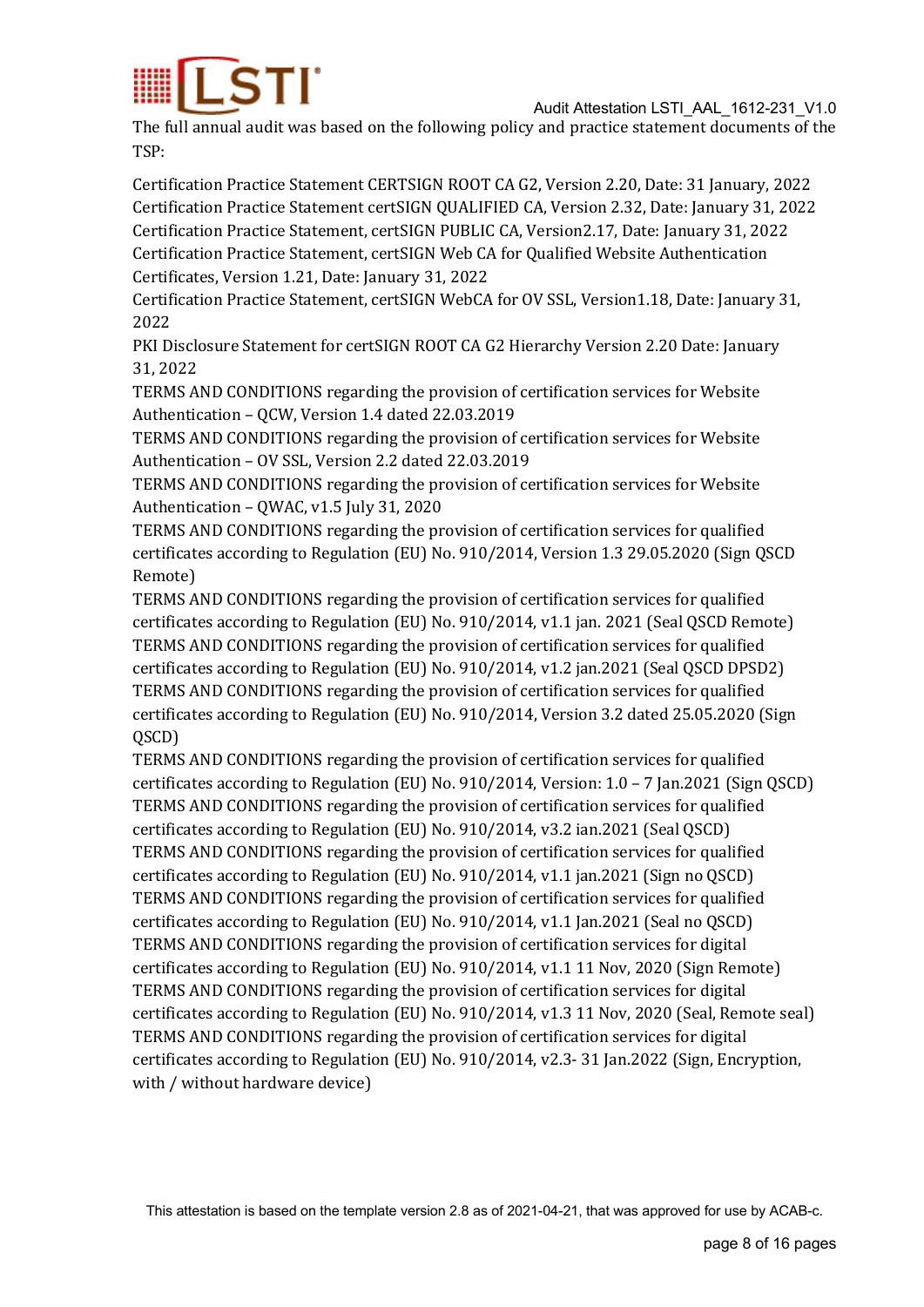

No major non-conformities have been identified during the audit.

In the following areas, non-conformities have been identified throughout the audit:

Findings with regard to ETSI EN 319 401:

- REQ-7.7-01- Implementation shall be improved
- REQ-7.9-11- Implementation shall be improved

Findings with regard to ETSI EN 319 411-1:

- DIS-6.1-02- Implementation shall be improved
- REQ-7.6-01- Implementation shall be improved
- OVR-6.4.8-13- Documentation shall be improved

Findings with regard to ETSI EN 319 411-2:

- GEN-6.6.1-02 - Implementation shall be improved

For all non-conformities, remediation has been scheduled within three months after the onsite audit at latest and will be covered by a corresponding audit.

During the audited period certSIGN had no bugs in Bugzilla within the scope of this audit.

The Sub-CA that have been issued by the aforementioned Root-CA and that have been covered by this audit are listed in table 1 below. The TSP assured that all non-revoked Sub-CA that are technically capable of issuing server or email certificates and that have been issued by this Root-CA are in the scope of regular audits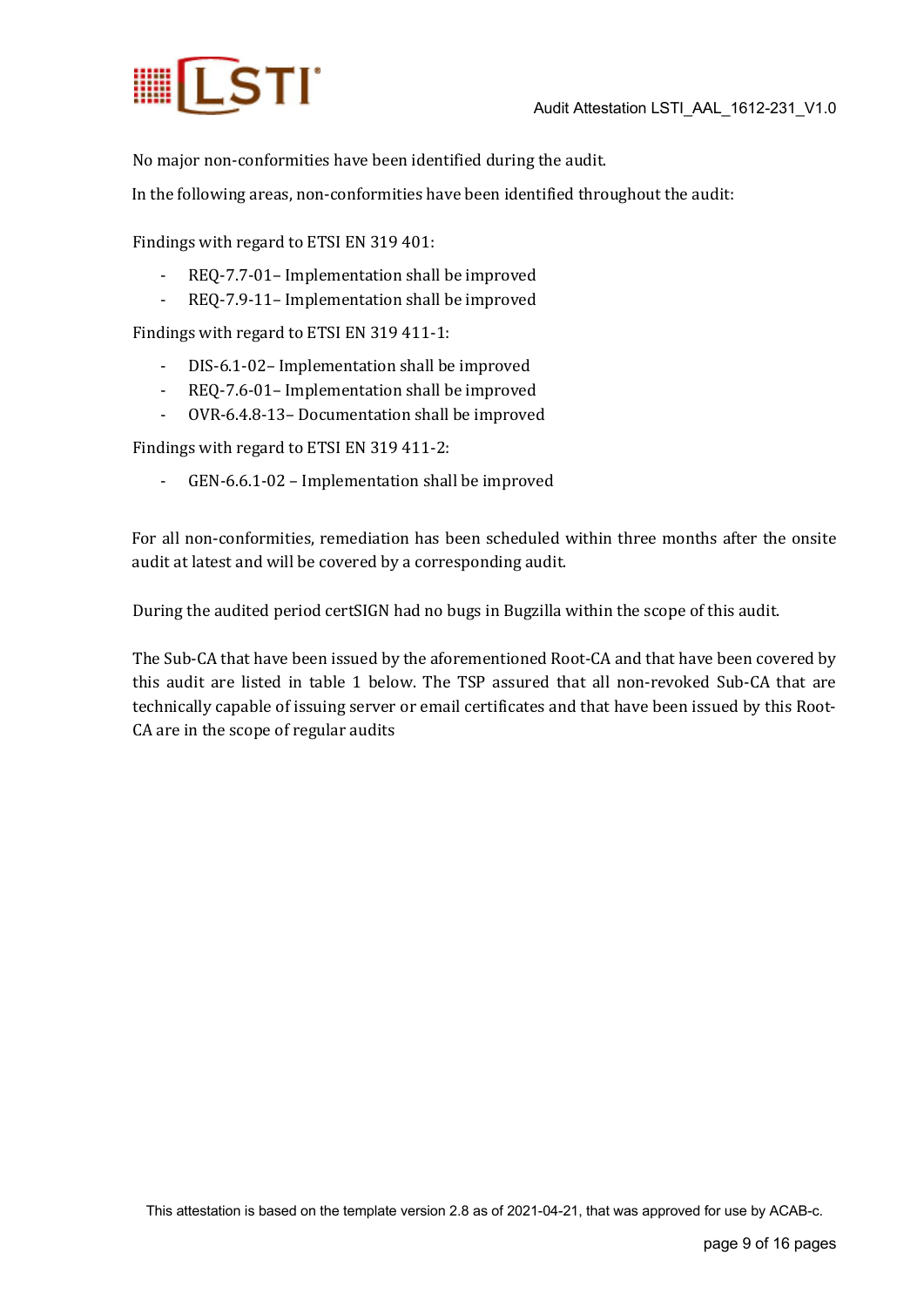

| <b>Distinguished Name</b>   | SHA-256 fingerprint                                              | <b>Applied policy OID</b>                | <b>EKU</b>              |
|-----------------------------|------------------------------------------------------------------|------------------------------------------|-------------------------|
| $2.5.4.97 = VATRO-18288250$ | 9917BFD853738985E46C920419410E966C316982769E71817E27D0384BBE3679 | ETSI EN 319 411-1 V1.2.2,                | 1.3.6.1.5.5.7.3.2       |
| $CN = certSIGN$ Public $CA$ |                                                                  | LCP (0.4.0.2042.1.3)                     | (Client Authentication) |
| $O = CERTSIGN SA$           |                                                                  | 1.3.6.1.4.1.25017.3.1.2.1                | 1.3.6.1.5.5.7.3.4       |
| $C = RO$                    |                                                                  | (Signature-Authentication KS)            | (E-mail Protection)     |
|                             |                                                                  | ETSI EN 319 411-1 V1.2.2,                | 1.3.6.1.5.5.7.3.2       |
|                             |                                                                  | LCP (0.4.0.2042.1.3)                     | (Client Authentication) |
|                             |                                                                  | 1.3.6.1.4.1.25017.3.1.2.2                | 1.3.6.1.5.5.7.3.4       |
|                             |                                                                  | (Signature-Authentication TKS)           | (E-mail Protection)     |
|                             |                                                                  | ETSI EN 319 411-1 V1.2.2,                | 1.3.6.1.5.5.7.3.2       |
|                             |                                                                  | LCP (0.4.0.2042.1.3)                     | (Client Authentication) |
|                             |                                                                  | 1.3.6.1.4.1.25017.3.1.2.3                | 1.3.6.1.5.5.7.3.4       |
|                             |                                                                  | (Signature-Authentication TKS)           | (E-mail Protection)     |
|                             |                                                                  | ETSI EN 319 411-1 V1.2.2,                | 1.3.6.1.5.5.7.3.2       |
|                             |                                                                  | LCP (0.4.0.2042.1.3)                     | (Client Authentication) |
|                             |                                                                  | 1.3.6.1.4.1.25017.3.1.2.3.1              | 1.3.6.1.5.5.7.3.4       |
|                             |                                                                  | (Remote Signature-Authentication         | (E-mail Protection)     |
|                             |                                                                  | TKC)                                     | 1.3.6.1.4.1.311.10.3.12 |
|                             |                                                                  |                                          | (Document Signing)      |
|                             |                                                                  | ETSI EN 319 411-1 V1.2.2,                | 1.3.6.1.5.5.7.3.2       |
|                             |                                                                  | LCP (0.4.0.2042.1.3)                     | (Client Authentication) |
|                             |                                                                  | 1.3.6.1.4.1.25017.3.1.2.3.2              | 1.3.6.1.5.5.7.3.4       |
|                             |                                                                  | (Remote Signature                        | (E-mail Protection)     |
|                             |                                                                  | Authentication TKC - can be used only    | 1.3.6.1.4.1.311.10.3.12 |
|                             |                                                                  | in the relationships between the Subject | (Document Signing)      |
|                             |                                                                  | and the Subscriber)                      |                         |
|                             |                                                                  | ETSI EN 319 411-1 V1.2.2,                | 1.3.6.1.5.5.7.3.2       |
|                             |                                                                  | LCP (0.4.0.2042.1.3)                     | (Client Authentication) |
|                             |                                                                  | 1.3.6.1.4.1.25017.3.1.2.4                | 1.3.6.1.5.5.7.3.4       |
|                             |                                                                  | (Signature-Authentication KC)            | (E-mail Protection)     |
|                             |                                                                  | ETSI EN 319 411-1 V1.2.2,                | 1.3.6.1.5.5.7.3.4       |
|                             |                                                                  | LCP (0.4.0.2042.1.3)                     | (E-mail Protection)     |
|                             |                                                                  | 1.3.6.1.4.1.25017.3.1.2.5                |                         |
|                             |                                                                  | (Encryption KS)                          |                         |
|                             |                                                                  | ETSI EN 319 411-1 V1.2.2,                | 1.3.6.1.5.5.7.3.4       |
|                             |                                                                  | LCP (0.4.0.2042.1.3)                     | (E-mail Protection)     |
|                             |                                                                  | 1.3.6.1.4.1.25017.3.1.2.6                |                         |
|                             |                                                                  | (Encryption TKS)                         |                         |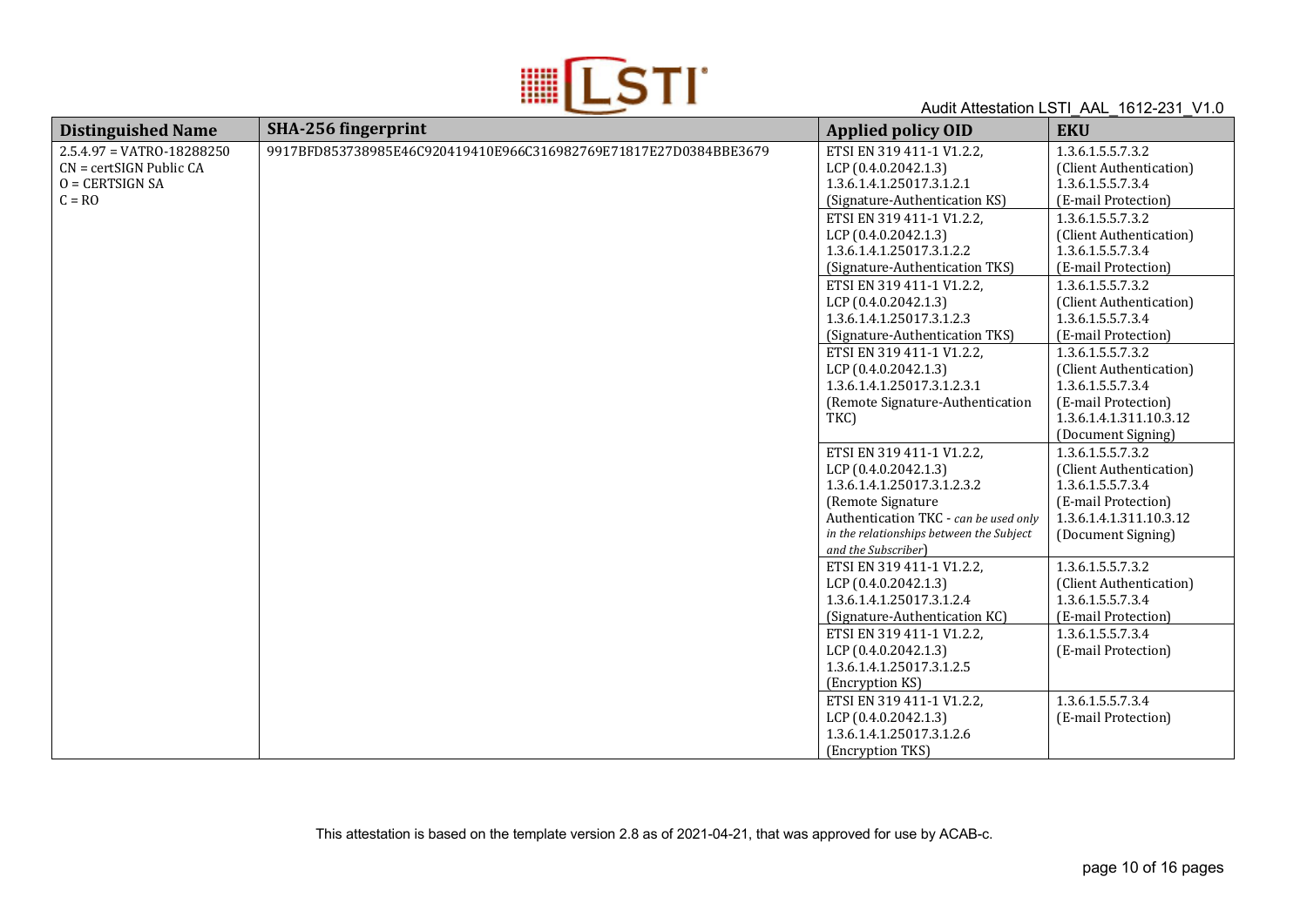

| <b>Distinguished Name</b> | SHA-256 fingerprint | <b>Applied policy OID</b>                                                                              | <b>EKU</b>                                                                                                                                |
|---------------------------|---------------------|--------------------------------------------------------------------------------------------------------|-------------------------------------------------------------------------------------------------------------------------------------------|
|                           |                     | ETSI EN 319 411-1 V1.2.2,<br>LCP (0.4.0.2042.1.3)<br>1.3.6.1.4.1.25017.3.1.2.7<br>(Encryption TKC)     | 1.3.6.1.5.5.7.3.4<br>(E-mail Protection)                                                                                                  |
|                           |                     | ETSI EN 319 411-1 V1.2.2,<br>LCP (0.4.0.2042.1.3)<br>1.3.6.1.4.1.25017.3.1.2.8<br>(Encryption KC)      | 1.3.6.1.5.5.7.3.4<br>(E-mail Protection)                                                                                                  |
|                           |                     | ETSI EN 319 411-1 V1.2.2,<br>LCP (0.4.0.2042.1.3)<br>1.3.6.1.4.1.25017.3.1.2.9<br>(Seal KS)            | 1.3.6.1.5.5.7.3.2<br>(Client Authentication)<br>1.3.6.1.5.5.7.3.4<br>(E-mail Protection)<br>1.3.6.1.4.1.311.10.3.12<br>(Document Signing) |
|                           |                     | ETSI EN 319 411-1 V1.2.2,<br>LCP (0.4.0.2042.1.3)<br>1.3.6.1.4.1.25017.3.1.2.10<br>(Seal TKS)          | 1.3.6.1.5.5.7.3.2<br>(Client Authentication)<br>1.3.6.1.5.5.7.3.4<br>(E-mail Protection)<br>1.3.6.1.4.1.311.10.3.12<br>(Document Signing) |
|                           |                     | ETSI EN 319 411-1 V1.2.2,<br>LCP (0.4.0.2042.1.3)<br>1.3.6.1.4.1.25017.3.1.2.11<br>(Seal TKC)          | 1.3.6.1.5.5.7.3.2<br>(Client Authentication)<br>1.3.6.1.5.5.7.3.4<br>(E-mail Protection)<br>1.3.6.1.4.1.311.10.3.12<br>(Document Signing) |
|                           |                     | ETSI EN 319 411-1 V1.2.2,<br>LCP (0.4.0.2042.1.3)<br>1.3.6.1.4.1.25017.3.1.2.11.1<br>(Remote Seal TKC) | 1.3.6.1.5.5.7.3.2<br>(Client Authentication)<br>1.3.6.1.5.5.7.3.4<br>(E-mail Protection)<br>1.3.6.1.4.1.311.10.3.12<br>(Document Signing) |
|                           |                     | ETSI EN 319 411-1 V1.2.2,<br>LCP (0.4.0.2042.1.3)<br>1.3.6.1.4.1.25017.3.1.2.12<br>(Seal KC)           | 1.3.6.1.5.5.7.3.2<br>(Client Authentication)<br>1.3.6.1.5.5.7.3.4<br>(E-mail Protection)<br>1.3.6.1.4.1.311.10.3.12<br>(Document Signing) |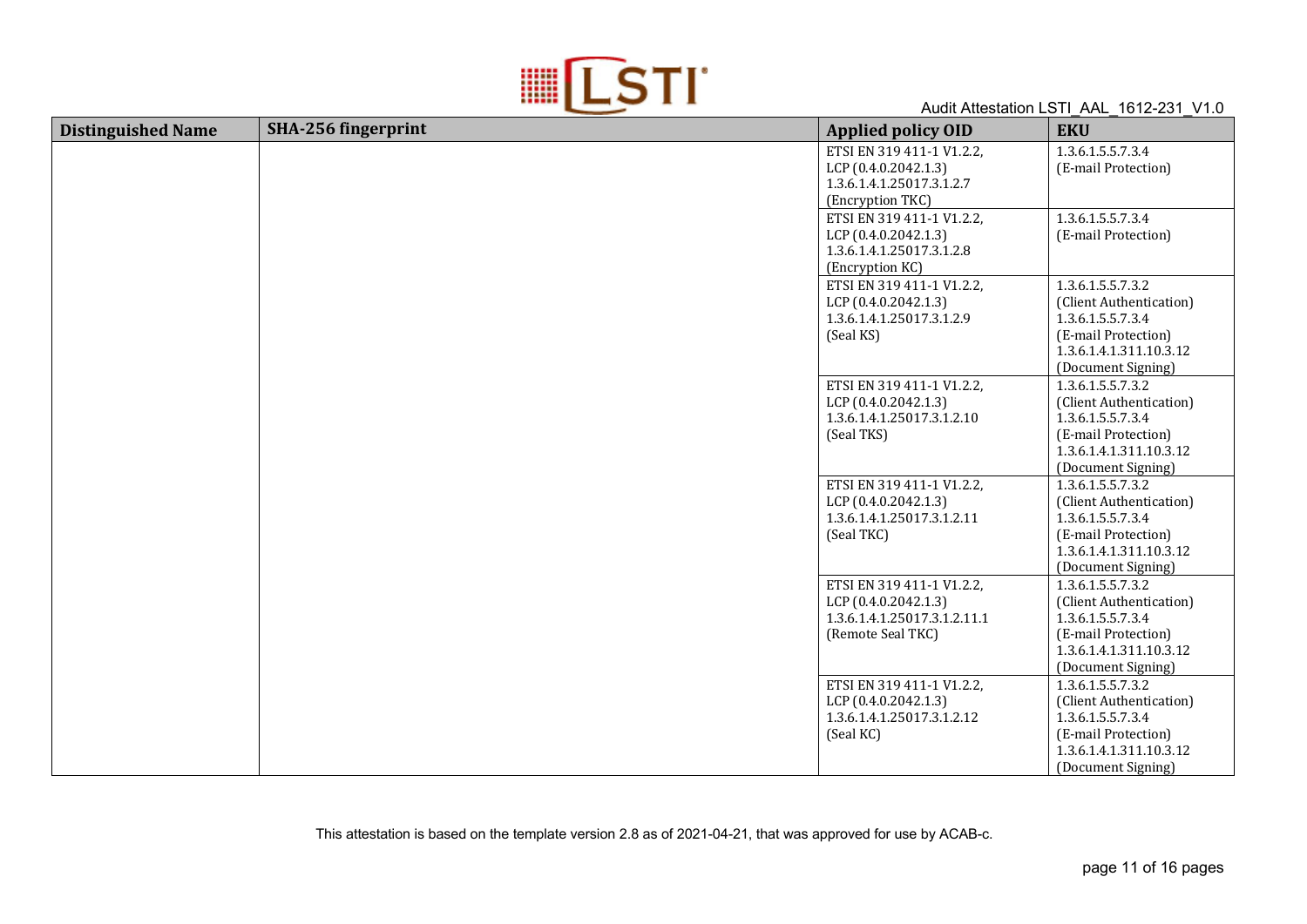

| <b>Distinguished Name</b>                                                                      | SHA-256 fingerprint                                              | <b>Applied policy OID</b>                                                                                                                                                                                | <b>EKU</b>                                                                                                                                |
|------------------------------------------------------------------------------------------------|------------------------------------------------------------------|----------------------------------------------------------------------------------------------------------------------------------------------------------------------------------------------------------|-------------------------------------------------------------------------------------------------------------------------------------------|
|                                                                                                |                                                                  | ETSI EN 319 411-1 V1.2.2,<br>LCP (0.4.0.2042.1.3)<br>1.3.6.1.4.1.25017.3.1.2.13<br>(OCSP)                                                                                                                | 1.3.6.1.5.5.7.3.9<br>(OCSP Signing)                                                                                                       |
|                                                                                                |                                                                  | ETSI EN 319 411-1 V1.2.2,<br>LCP (0.4.0.2042.1.3)<br>1.3.6.1.4.1.25017.3.1.2.14<br>(Remote Signature TKC)                                                                                                | 1.3.6.1.5.5.7.3.2<br>(Client Authentication)<br>1.3.6.1.5.5.7.3.4<br>(E-mail Protection)<br>1.3.6.1.4.1.311.10.3.12<br>(Document Signing) |
|                                                                                                |                                                                  | ETSI EN 319 411-1 V1.2.2,<br>LCP $(0.4.0.2042.1.3)$<br>1.3.6.1.4.1.25017.3.1.2.15<br>Authentication Signing and email<br>Protection KC Without HW device                                                 | 1.3.6.1.5.5.7.3.2<br>(Client Authentication)<br>1.3.6.1.5.5.7.3.4<br>(E-mail Protection)<br>1.3.6.1.4.1.311.10.3.12<br>(Document Signing) |
| $2.5.4.97 = VATRO-18288250$<br>$CN = certSIGN$ Qualified $CA$<br>$O = CERTSIGN SA$<br>$C = RO$ | C670C79BF277AF7E7B34A6AA4FA304441833C6BD01A70A7E9B7A2D94C1C1F926 | ETSI EN 319 411-2 V2.2.2,<br>QCP-N-QSCD (0.4.0.194112.1.2)<br>1.3.6.1.4.1.25017.3.1.3.1<br>(Signature KS)                                                                                                | 1.3.6.1.5.5.7.3.2<br>(Client Authentication)<br>1.3.6.1.5.5.7.3.4<br>(E-mail Protection)<br>1.3.6.1.4.1.311.10.3.12<br>(Document Signing) |
|                                                                                                |                                                                  | ETSI EN 319 411-2 V2.2.2,<br>QCP-N-QSCD (0.4.0.194112.1.2)<br>1.3.6.1.4.1.25017.3.1.3.2<br>(Signature KC)                                                                                                | 1.3.6.1.5.5.7.3.2<br>(Client Authentication)<br>1.3.6.1.5.5.7.3.4<br>(E-mail Protection)<br>1.3.6.1.4.1.311.10.3.12<br>(Document Signing) |
|                                                                                                |                                                                  | ETSI EN 319 411-2 V2.2.2,<br>QCP-N-QSCD (0.4.0.194112.1.2)<br>1.3.6.1.4.1.25017.3.1.3.2.1<br>(Remote Signature TKC)                                                                                      | 1.3.6.1.5.5.7.3.2<br>(Client Authentication)<br>1.3.6.1.5.5.7.3.4<br>(E-mail Protection)<br>1.3.6.1.4.1.311.10.3.12<br>(Document Signing) |
|                                                                                                |                                                                  | ETSI EN 319 411-2 V2.2.2,<br>QCP-N-QSCD (0.4.0.194112.1.2)<br>1.3.6.1.4.1.25017.3.1.3.2.2<br>(Remote Signature TKC - can be used<br>only in the relationships between the<br>Subject and the Subscriber) | 1.3.6.1.5.5.7.3.2<br>(Client Authentication)<br>1.3.6.1.5.5.7.3.4<br>(E-mail Protection)<br>1.3.6.1.4.1.311.10.3.12<br>(Document Signing) |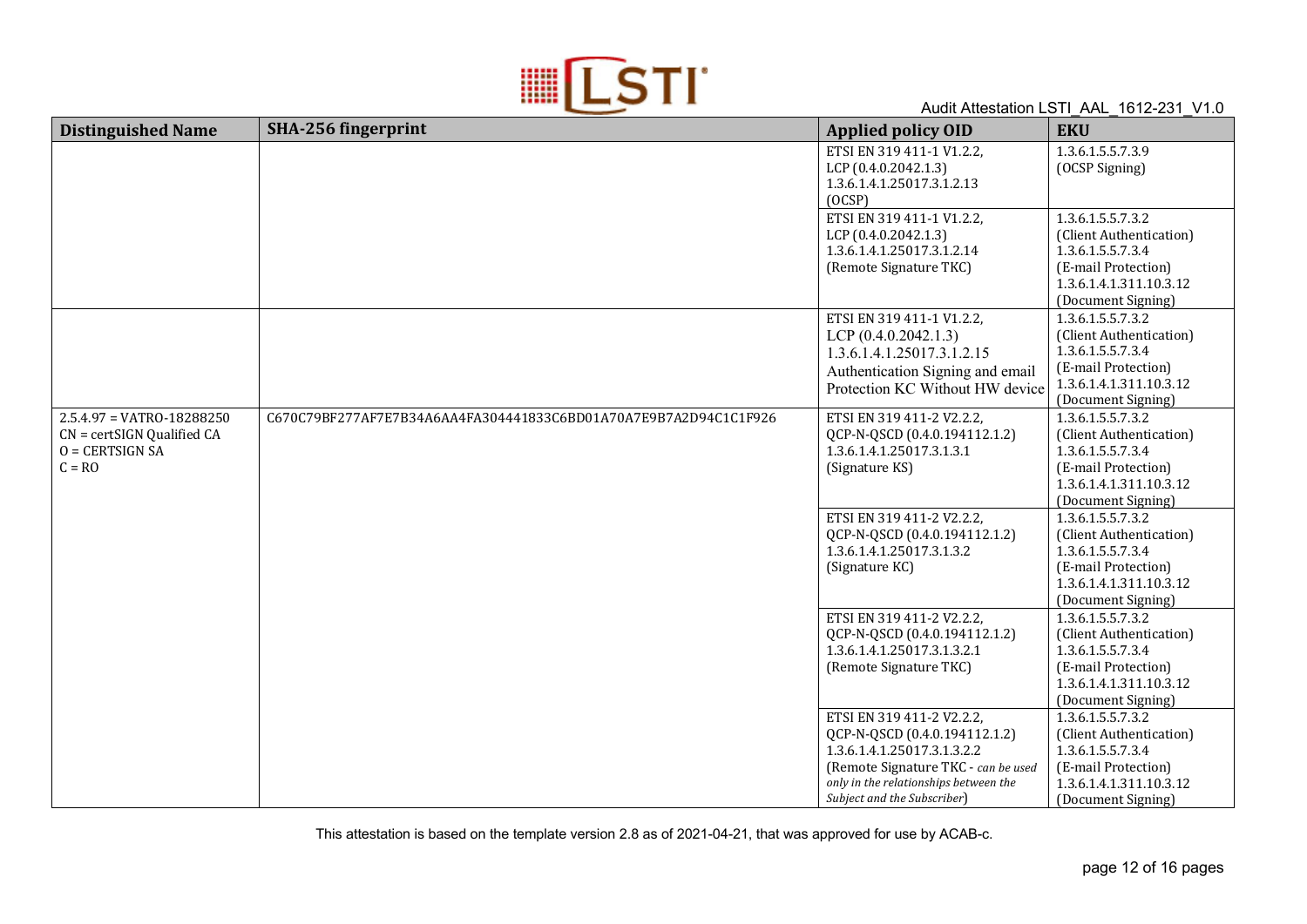

| <b>Distinguished Name</b> | SHA-256 fingerprint | <b>Applied policy OID</b>                                                                                                                                                     | <b>EKU</b>                                                                                                                                |
|---------------------------|---------------------|-------------------------------------------------------------------------------------------------------------------------------------------------------------------------------|-------------------------------------------------------------------------------------------------------------------------------------------|
|                           |                     | ETSI EN 319 411-2 V2.2.2,<br>QCP-L-QSCD (0.4.0.194112.1.3)<br>1.3.6.1.4.1.25017.3.1.3.3<br>(Seal KS)                                                                          | 1.3.6.1.5.5.7.3.2<br>(Client Authentication)<br>1.3.6.1.5.5.7.3.4<br>(E-mail Protection)<br>1.3.6.1.4.1.311.10.3.12<br>(Document Signing) |
|                           |                     | ETSI EN 319 411-2 V2.2.2,<br>QCP-L-QSCD (0.4.0.194112.1.3)<br>1.3.6.1.4.1.25017.3.1.3.4<br>(Seal KC)                                                                          | 1.3.6.1.5.5.7.3.2<br>(Client Authentication)<br>1.3.6.1.5.5.7.3.4<br>(E-mail Protection)<br>1.3.6.1.4.1.311.10.3.12<br>(Document Signing) |
|                           |                     | ETSI EN 319 411-2 V2.2.2,<br>QCP-L-QSCD (0.4.0.194112.1.3)<br>1.3.6.1.4.1.25017.3.1.3.4.1<br>(Remote Seal TKC)                                                                | 1.3.6.1.5.5.7.3.2<br>(Client Authentication)<br>1.3.6.1.5.5.7.3.4<br>(E-mail Protection)<br>1.3.6.1.4.1.311.10.3.12<br>(Document Signing) |
|                           |                     | ETSI EN 319 421 V1.1.1, TSA,<br>ETSI EN 319 411-2 V2.2.2,<br>QCP-L (0.4.0.194112.1.1)<br>QCP-L-QSCD (0.4.0.194112.1.3)<br>1.3.6.1.4.1.25017.3.1.3.5<br>(Seal KS Timestamping) | 1.3.6.1.5.5.7.3.8<br>(Time Stamping)                                                                                                      |
|                           |                     | ETSI EN 319 411-1 V1.2.2,<br>$NCP+ (0.4.0.2042.1.2)$<br>1.3.6.1.4.1.25017.3.1.3.6<br>(OCSP)                                                                                   | 1.3.6.1.5.5.7.3.9<br>(OCSP Signing)                                                                                                       |
|                           |                     | ETSI EN 319 411-2 V2.2.2,<br>QCP-N-QSCD (0.4.0.194112.1.2)<br>1.3.6.1.4.1.25017.3.1.3.7<br>(Signature KC - for signing Trusted<br>Lists)                                      | 0.4.0.2231.3.0<br>(TSL Signing)                                                                                                           |
|                           |                     | ETSI EN 319 411-2 V2.2.2,<br>QCP-N (0.4.0.194112.1.0)<br>1.3.6.1.4.1.25017.3.1.3.8<br>(Signature KS)                                                                          | 1.3.6.1.5.5.7.3.2<br>(Client Authentication)<br>1.3.6.1.5.5.7.3.4<br>(E-mail Protection)<br>1.3.6.1.4.1.311.10.3.12<br>(Document Signing) |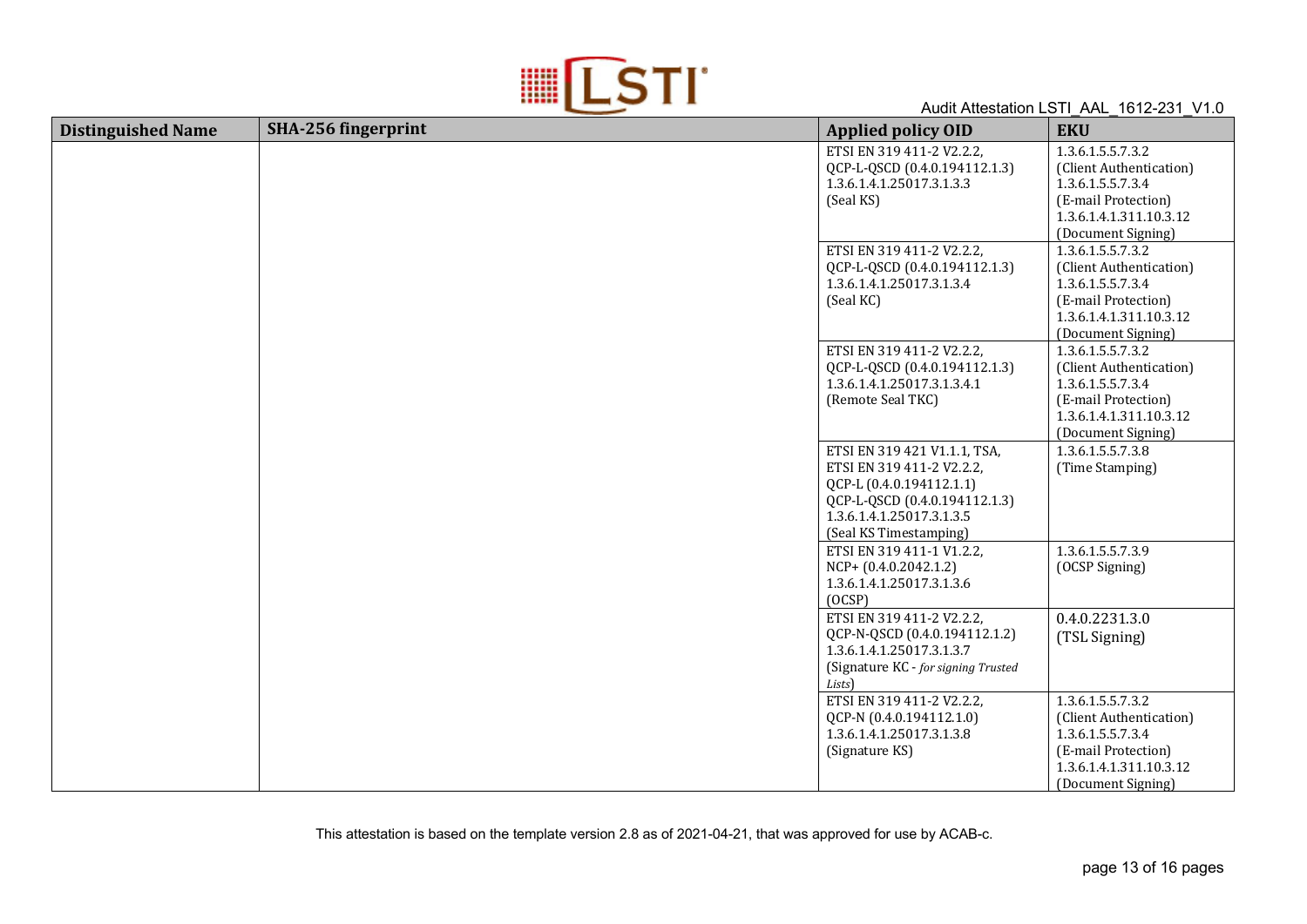

| <b>Distinguished Name</b> | SHA-256 fingerprint | <b>Applied policy OID</b>                                                                                            | <b>EKU</b>                                                                                                                                |
|---------------------------|---------------------|----------------------------------------------------------------------------------------------------------------------|-------------------------------------------------------------------------------------------------------------------------------------------|
|                           |                     | ETSI EN 319 411-2 V2.2.2,<br>QCP-N (0.4.0.194112.1.0)<br>1.3.6.1.4.1.25017.3.1.3.9<br>(Signature KC)                 | 1.3.6.1.5.5.7.3.2<br>(Client Authentication)<br>1.3.6.1.5.5.7.3.4<br>(E-mail Protection)<br>1.3.6.1.4.1.311.10.3.12<br>(Document Signing) |
|                           |                     | ETSI EN 319 411-2 V2.2.2,<br>QCP-L-QSCD (0.4.0.194112.1.3)<br>1.3.6.1.4.1.25017.3.1.3.10<br>(Remote Seal TKC - PSD2) | 1.3.6.1.5.5.7.3.2<br>(Client Authentication)<br>1.3.6.1.5.5.7.3.4<br>(E-mail Protection)<br>1.3.6.1.4.1.311.10.3.12<br>(Document Signing) |
|                           |                     | ETSI EN 319 411-2 V2.2.2,<br>QCP-L (0.4.0.194112.1.1)<br>1.3.6.1.4.1.25017.3.1.3.11<br>(Seal KS)                     | 1.3.6.1.5.5.7.3.2<br>(Client Authentication)<br>1.3.6.1.5.5.7.3.4<br>(E-mail Protection)<br>1.3.6.1.4.1.311.10.3.12<br>(Document Signing) |
|                           |                     | ETSI EN 319 411-2 V2.2.2,<br>QCP-L (0.4.0.194112.1.1)<br>1.3.6.1.4.1.25017.3.1.3.12<br>(Seal KC)                     | 1.3.6.1.5.5.7.3.2<br>(Client Authentication)<br>1.3.6.1.5.5.7.3.4<br>(E-mail Protection)<br>1.3.6.1.4.1.311.10.3.12<br>(Document Signing) |
|                           |                     | ETSI EN 319 411-2 V2.2.2,<br>QCP-L (0.4.0.194112.1.1)<br>1.3.6.1.4.1.25017.3.1.3.13<br>(Seal KS - PSD2)              | 1.3.6.1.5.5.7.3.2<br>(Client Authentication)<br>1.3.6.1.5.5.7.3.4<br>(E-mail Protection)<br>1.3.6.1.4.1.311.10.3.12<br>(Document Signing) |
|                           |                     | ETSI EN 319 411-2 V2.2.2,<br>QCP-N-QSCD (0.4.0.194112.1.2)<br>1.3.6.1.4.1.25017.3.1.3.14<br>(Signature KC)           | 1.3.6.1.5.5.7.3.2<br>(Client Authentication)<br>1.3.6.1.5.5.7.3.4<br>(E-mail Protection)<br>1.3.6.1.4.1.311.10.3.12<br>(Document Signing) |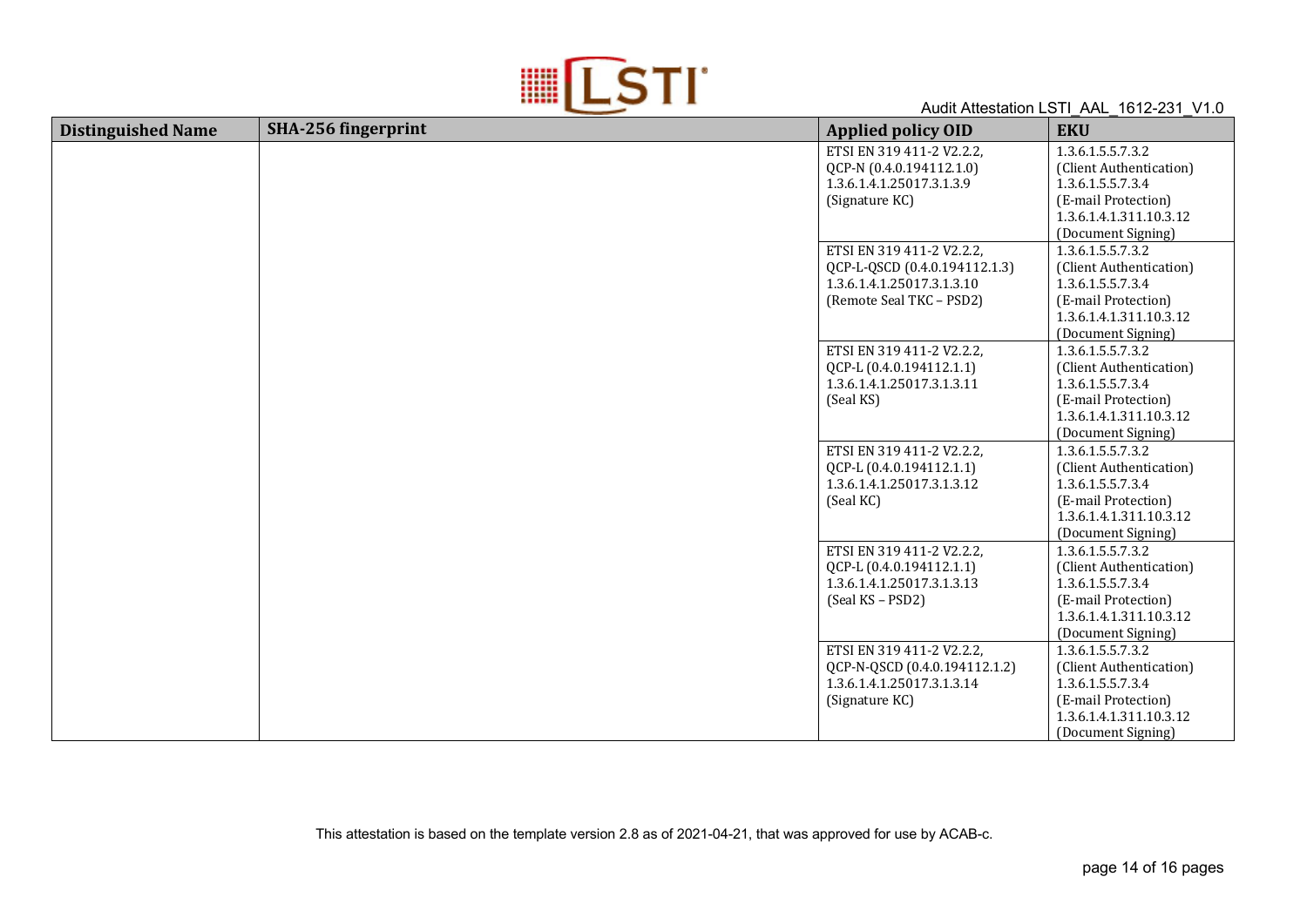

| <b>Distinguished Name</b>   | SHA-256 fingerprint                                              | <b>Applied policy OID</b>                                  | <b>EKU</b>                                   |
|-----------------------------|------------------------------------------------------------------|------------------------------------------------------------|----------------------------------------------|
|                             |                                                                  | ETSI EN 319 411-2 V2.2.2,<br>QCP-N-QSCD (0.4.0.194112.1.2) | 1.3.6.1.5.5.7.3.2<br>(Client Authentication) |
|                             |                                                                  | 1.3.6.1.4.1.25017.3.1.3.15                                 | 1.3.6.1.5.5.7.3.4                            |
|                             |                                                                  | (Signature TKC)                                            | (E-mail Protection)                          |
|                             |                                                                  |                                                            | 1.3.6.1.4.1.311.10.3.12                      |
|                             |                                                                  |                                                            | (Document Signing)                           |
| $2.5.4.97 = VATRO-18288250$ | F114469FB80778133A1F70E4D8338EDAB97DD42CEB8ECC01CAFB70D6B87DF11E | ETSI EN 319 411-1 V1.2.2,                                  | 1.3.6.1.5.5.7.3.1                            |
| $CN = certSIGN$ Web $CA$    |                                                                  | EVCP (0.4.0.2042.1.4),                                     | (Server Authentication)                      |
| $Q = CERTSIGN SA$           |                                                                  | ETSI EN 319 411-2 V2.2.2,                                  | 1.3.6.1.5.5.7.3.2                            |
| $C = RO$                    |                                                                  | QCP-W (0.4.0.194112.1.4),                                  | (Client Authentication)                      |
|                             |                                                                  | 1.3.6.1.4.1.25017.3.1.4.1                                  |                                              |
|                             |                                                                  | (Server-Authentication)                                    |                                              |
|                             |                                                                  | ETSI EN 319 411-1 V1.2.2,                                  | 1.3.6.1.5.5.7.3.1                            |
|                             |                                                                  | $NCP+ (0.4.0.2042.1.2)$                                    | (Server Authentication)                      |
|                             |                                                                  | OVCP (0.4.0.2042.1.7)                                      | 1.3.6.1.5.5.7.3.2                            |
|                             |                                                                  | 1.3.6.1.4.1.25017.3.1.4.2                                  | (Client Authentication)                      |
|                             |                                                                  | (Server-Authentication)                                    |                                              |
|                             |                                                                  | ETSI EN 319 411-1 V1.2.2,                                  | 1.3.6.1.5.5.7.3.9                            |
|                             |                                                                  | $NCP+ (0.4.0.2042.1.2)$                                    | (OCSP Signing)                               |
|                             |                                                                  | 1.3.6.1.4.1.25017.3.1.4.3                                  |                                              |
|                             |                                                                  | (OCSP)                                                     |                                              |
|                             |                                                                  | ETSI EN 319 411-1 V1.2.2,                                  | 1.3.6.1.5.5.7.3.1                            |
|                             |                                                                  | EVCP (0.4.0.2042.1.4)                                      | (Server Authentication)                      |
|                             |                                                                  | ETSI EN 319 411-2 V2.2.2,                                  | 1.3.6.1.5.5.7.3.2                            |
|                             |                                                                  | QCP-W (0.4.0.194112.1.4)                                   | (Client Authentication)                      |
|                             |                                                                  | 1.3.6.1.4.1.25017.3.1.4.4                                  |                                              |
|                             |                                                                  | (Server-Authentication – PSD2)                             |                                              |

Table 1: Sub-CA's issued by the Root-CA or its Sub-CA's